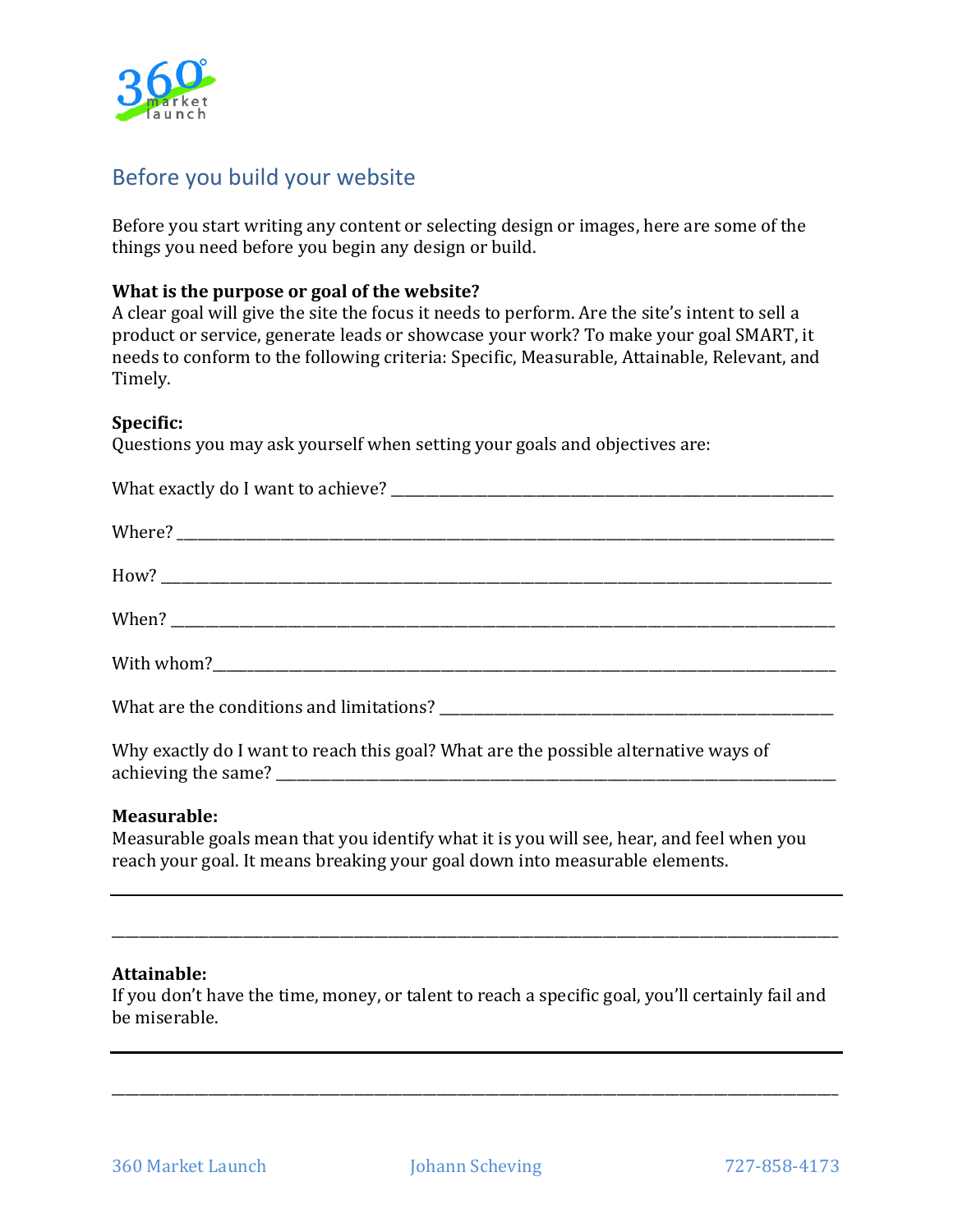

# **Relevant:**

Is reaching your goal relevant to you? Why do you want to reach the goal?

## **Timely:**

Install deadlines, for yourself and your team, and go after them. Keep the timeline realistic and flexible.

\_\_\_\_\_\_\_\_\_\_\_\_\_\_\_\_\_\_\_\_\_\_\_\_\_\_\_\_\_\_\_\_\_\_\_\_\_\_\_\_\_\_\_\_\_\_\_\_\_\_\_\_\_\_\_\_\_\_\_\_\_\_\_\_\_\_\_\_\_\_\_\_\_\_\_\_\_\_\_\_\_\_\_\_\_\_\_\_\_\_\_\_\_\_\_\_\_\_\_\_\_\_\_\_\_

## **Know your target market:**

Everything revolves around your prospects and customers. Make sure you understand your customer's priorities, and what their success expectations are. Your keyword research will help you.

\_\_\_\_\_\_\_\_\_\_\_\_\_\_\_\_\_\_\_\_\_\_\_\_\_\_\_\_\_\_\_\_\_\_\_\_\_\_\_\_\_\_\_\_\_\_\_\_\_\_\_\_\_\_\_\_\_\_\_\_\_\_\_\_\_\_\_\_\_\_\_\_\_\_\_\_\_\_\_\_\_\_\_\_\_\_\_\_\_\_\_\_\_\_\_\_\_\_\_\_\_\_\_\_\_

Target Market: \_\_\_\_\_\_\_\_\_\_\_\_\_\_\_\_\_\_\_\_\_\_\_\_\_\_\_\_\_\_\_\_\_\_\_\_\_\_\_\_\_\_\_\_\_\_\_\_\_\_\_\_\_\_\_\_\_\_\_\_\_\_\_\_\_\_\_\_\_\_\_\_\_\_\_\_\_\_\_\_\_\_\_\_\_\_\_

Customer Expectations:  $\Box$ 

Customer Priorities:

## **Research and more research:**

Have a look at other websites, look at your competition. Make a note, so what design or layout you like, what features or functionality you need. Perform keyword research to understand what people are searching. Your keyword research will drive your content creation, S E O, and Social media planning. Google Keyword Planner is a good starting point for your keyword research.

| Competitors: |  |
|--------------|--|
|              |  |

**Keywords:** \_\_\_\_\_\_\_\_\_\_\_\_\_\_\_\_\_\_\_\_\_\_\_\_\_\_\_\_\_\_\_\_\_\_\_\_\_\_\_\_\_\_\_\_\_\_\_\_\_\_\_\_\_\_\_\_\_\_\_\_\_\_\_\_\_\_\_\_\_\_\_\_\_\_\_\_\_\_\_\_\_\_\_\_\_\_\_\_\_\_

## **Domain name:** \_\_\_\_\_\_\_\_\_\_\_\_\_\_\_\_\_\_\_\_\_\_\_\_\_\_\_\_\_\_\_\_\_\_\_\_\_\_\_\_\_\_\_\_\_\_\_\_\_\_\_\_\_\_\_\_\_\_\_\_\_\_\_\_\_\_\_\_\_\_\_\_\_\_\_\_\_\_\_\_\_\_\_\_\_\_

Short, memorable, relevant, and reflects your business. It is not easy to change, so make sure you can live with it.

## **Features and functionality:**

Decide what features or functionality you need on the site. Forms, lead capture, estimating request, shopping cart, calendar, appointments scheduler, newsletter, SMS messenger, etc.